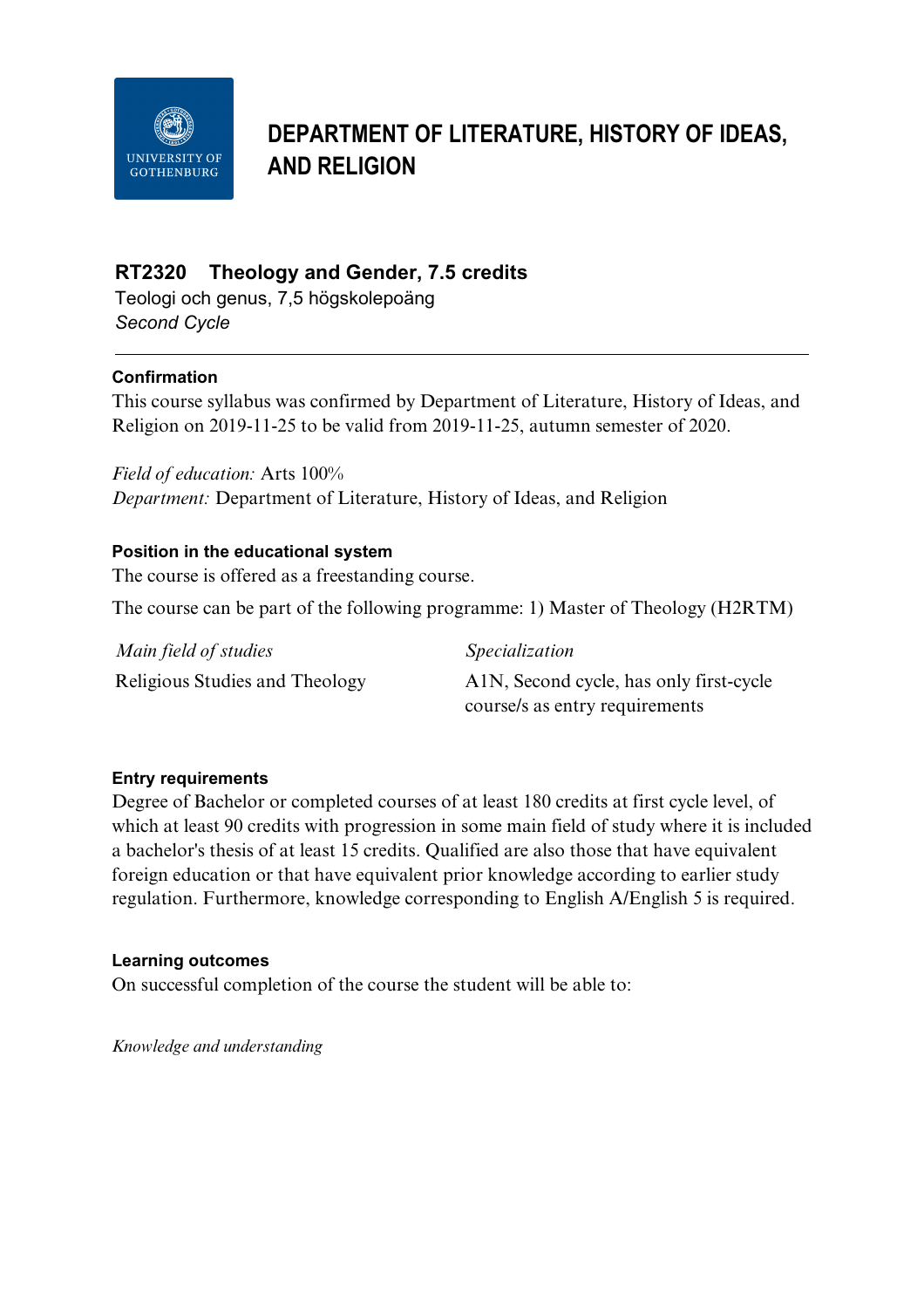- account for historical and contemporary theological perspectives on gender
- analyze the relation between gender-theoretical perspectives and issues in systematic theology

# *Competence and skills*

• discuss challenges and opportunities in the theological reflection on gender

#### *Judgement and approach*

- evaluate different approaches to gender and their consequences for religions, denominations, and individuals
- relate in a self-reflexive way to questions at the intersection between gender theory and theology

The course is sustainability-related, which means that at least one of the learning outcomes clearly shows that the course content meets at least one of the University of Gothenburg's confirmed sustainability criteria.

#### **Course content**

The course provides historical and contemporary perspectives on theological approaches to gender, in particular as they are expressed in the Christian tradition. For instance, the relation between sex and gender in the biblical writings are studied, as well as the medieval mystical reflection about body and gender, and the discussion of sexuality and religion in the 19th and 20th centuries. Moreover, emphasis is placed on various gender-theoretical and gender-theological approaches, such as feminist theology, queer theology, and masculinity-theology, and their consequences for theological teaching about God, christology, the church, and salvation.

# **Form of teaching**

Teaching is in the form of lectures and/or seminars.

*Language of instruction:* English

# **Assessment**

The course is assessed through participation in discussions as well as through individual written home assignments.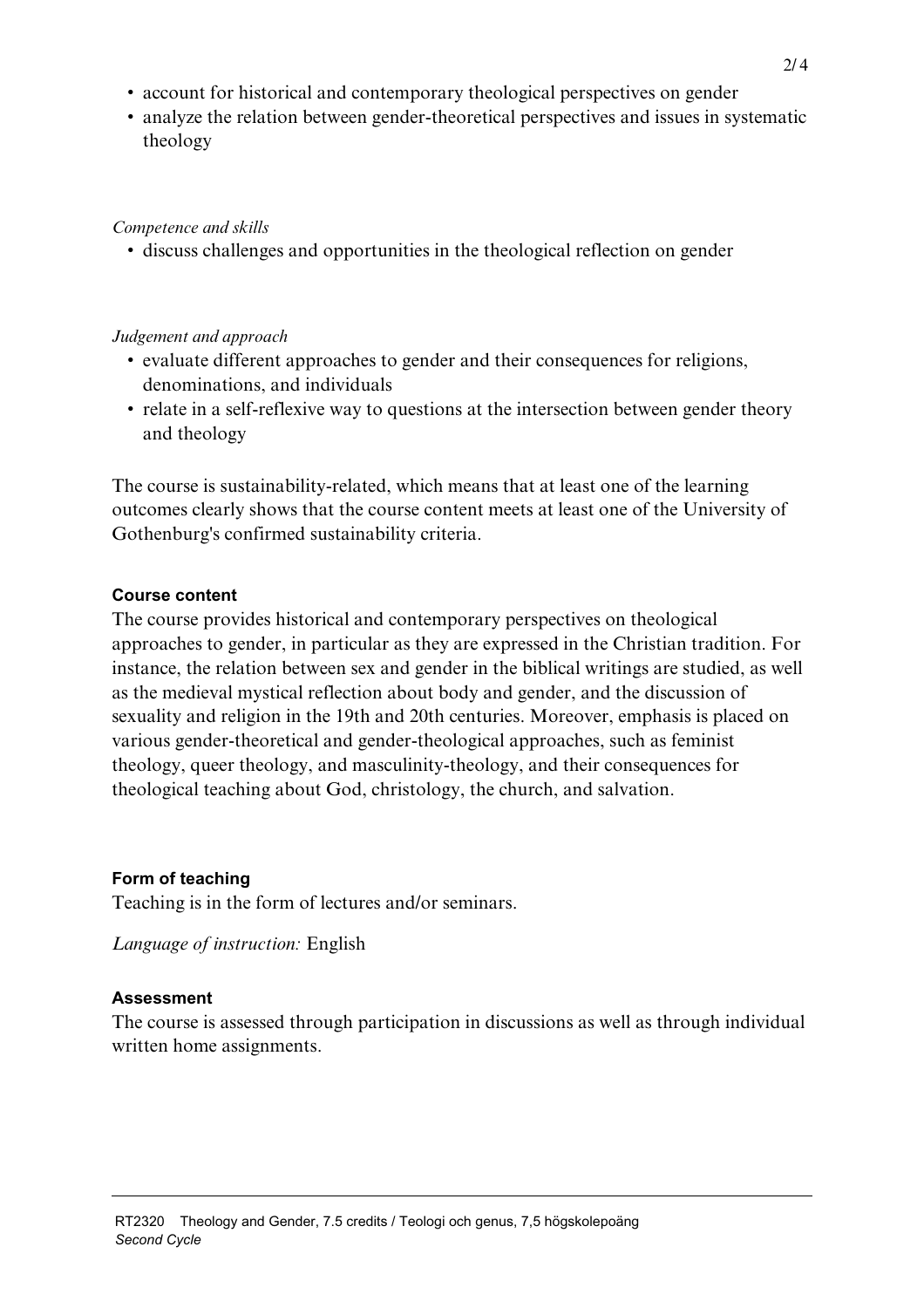The student is required to retain a copy of home assignments until they are graded and returned. The one who submits a home assignment after the stipulated time has not the right to have it assessed, but must submit it at the next reexamination or obtain a reexamination at another occasion.

For a student who has failed examination, possibility for new test at no more than four occasions is given.

If a student, who has failed the same examined element on two occasions, wishes to change examiner before the next examination session, such a request is to be submitted to the department in writing and granted unless there are special reasons to the contrary (Chapter 6, Section 22 of Higher Education Ordinance).

In the event that a course has ceased or undergone major changes, students are to be guaranteed at least three examination sessions (including the ordinary examination session) over a period of at least one year, though at most two years after the course has ceased/been changed. The same applies to work experience and VFU, although this is restricted to just one additional examination session.

#### **Grades**

The grading scale comprises: Pass with Distinction (VG), Pass (G) and Fail (U). For the final grade Pass with distinction, it is required that a student, in a particularly productive, critical, and reflective way, has shown knowledge and proficiency in accordance with the intended learning outcomes of the course.

The grade Pass cannot be changed to Failed on the student's request. A student who has passed an examination may not participate in a re-examination for higher grades. The person concerned has neither the right to revoke a submitted examination to avoid grading. The examiner has the possibility to request in supplementary qualifications of examination for the grade Pass. The supplementary assignment should in such cases be communicated the student in writing and be handed in within the teacher's stipulated time.

# **Course evaluation**

The department is responsible for carrying out course evaluations systematically and regularly and for seeing to it that they are compiled in accordance with the regulations for course evaluations at The Department of literature, history of ideas and religion.

The results of and possible changes to the course will be shared with students who participated in the evaluation and students who are starting the course.